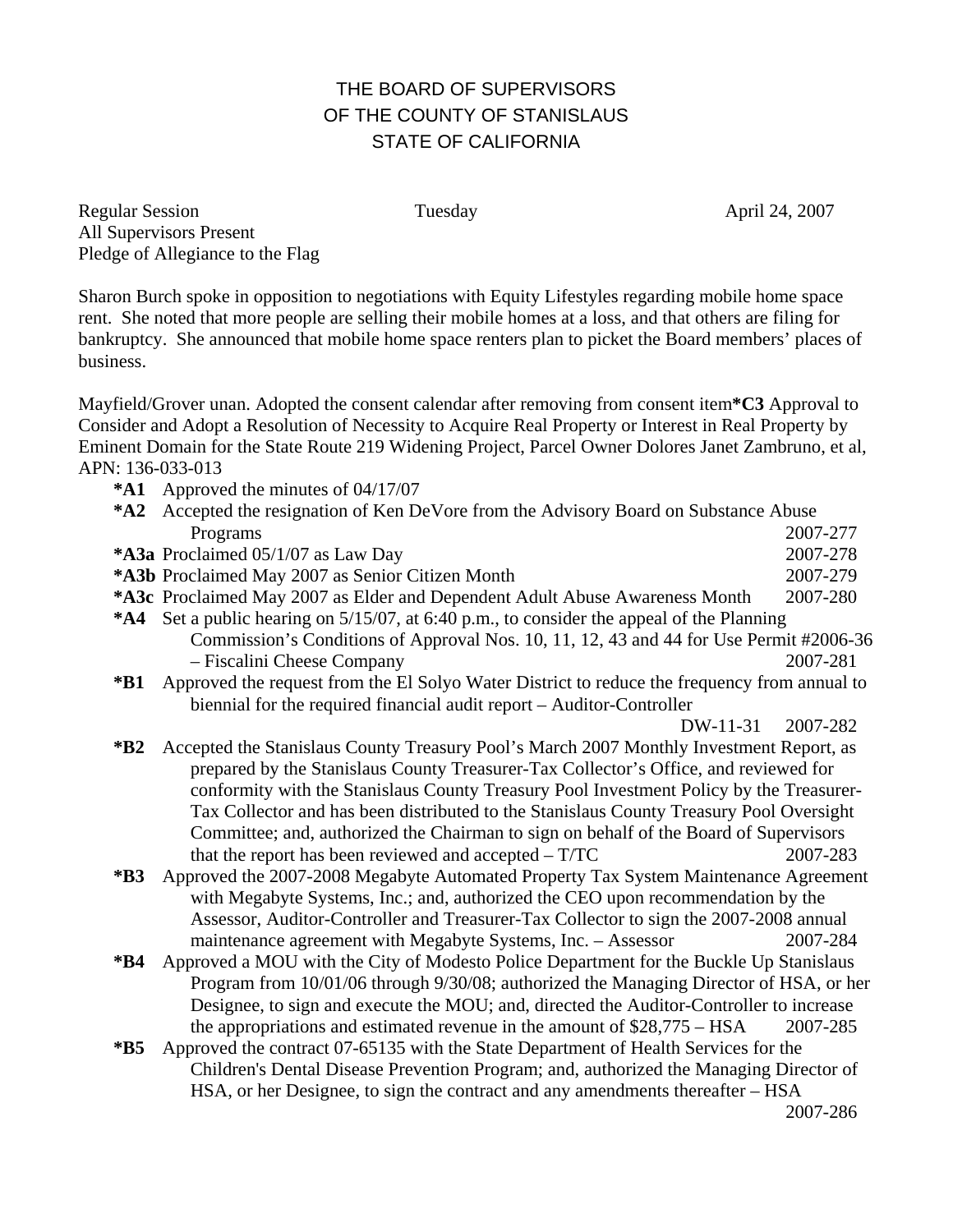- **\*B6** Authorized HSA to extend the agreement with the California Department of Health Services for Medi-Cal Targeted Case Management (TCM) Provider Participation Agreement with the State Department of Health Services for TCM services for the term of 7/1/2007 until 6/30/2012 – HSA 2007-287
- **\*B7** Approved entering into a contract with Southwest Fence and Supply Company to furnish and install non-climb fencing at the Frank Raines Regional Off-Highway Vehicle (OHV) Park; and, authorized the GSA Director/Purchasing Agent to sign the contract in an amount not to exceed \$131,325 – Parks and Recreation 2007-288
- **\*B8** Authorized the Director of Parks and Recreation to sign a letter of permission for the installation of a livestock watering facility and associated pipeline at Modesto Reservoir – Parks and Recreation 2007-289
- **\*B9** Approved the final completion and acceptance of a portion of Bid Package 6, Plaza and Sitework for the Gallo Center for the Arts; approved the final contract with Concrete Innovations by Hallack of Turlock, CA as follows: original contract amount of \$107,707 plus total change orders in the amount of \$2,310 for a final contract cost of \$110,017; approved the final contract with Central Valley Landscape Services, Inc. of Modesto, CA as follows: original contract amount of \$99,500 for a final contract cost of \$99,500; and, authorized the Project Manager, on behalf of the Board of Supervisors as the Awarding Authority, to sign the completion documents, record the Notices of Completion, release retention and process all remaining close out activities for the above contracts – CEO 2007-290
- **\*B10** Awarded a contract for furnishings to the Keller Group in an amount not to exceed \$187,000 for furnishings and \$32,313 for Box Seats; awarded a contract for audio visual equipment to PCD, of Santa Rosa, CA in an amount not to exceed \$850,000; awarded a contract for low voltage wiring to Net Logic Solutions in an amount not to exceed \$88,789; awarded a contract for concession work to Scott Trotter Construction of Fresno, CA in an amount not to exceed \$75,000; awarded a contract for floor and wall coverings and finishes to AB Construction 1, Inc. of Sacramento, CA in an amount not to exceed \$469,999; authorized the issuance of a purchase order to Kevin Rucker General Contractor for the construction of the entry arbor element in an amount not to exceed \$18,740; authorized the transfer of interest earnings in the \$407,000 within the County budget to support ongoing project close out costs, litigation costs and related professional and clerical services; authorized the deposit of \$3,324,707 from the Central Valley Center for the Arts (CVCA) and added said funds to the project budget for funding of portions of the next phases of the project; and, authorized the Auditor-Controller to make the necessary budget adjustments to implement these actions – CEO 2007-291
- **\*B11** Directed the County Fire Warden to implement the actions included in the Special Operations Plan recommended by the Fire Authority and take all necessary actions to fulfill the responsibilities and functions therein; approved the allocation of County Fire Services Funding to support this plan; and, amended the Salary and Position Allocation Resolution to add one Manager III (safety) position to the County Fire Service Fund budget to be effective 04/28/07 – CEO/OES 2007-292
- **\*C1** Approved the request from the Ciccarelli Enterprises to hold a bike race on several County roads in Salida on 05/20/07; and, authorized the Director of Public Works to issue a permit for said event – PW 2007-293
- **\*C2** Considered and adopted a Resolution of Necessity to acquire Real Property or Interest in Real Property by Eminent Domain for the State Route 219 widening project, parcel owner H. L. and Ward B. Rumble, Incorporated, a California Corporation, for APN: 135-044-001, and made the findings contained therein – PW 2007-294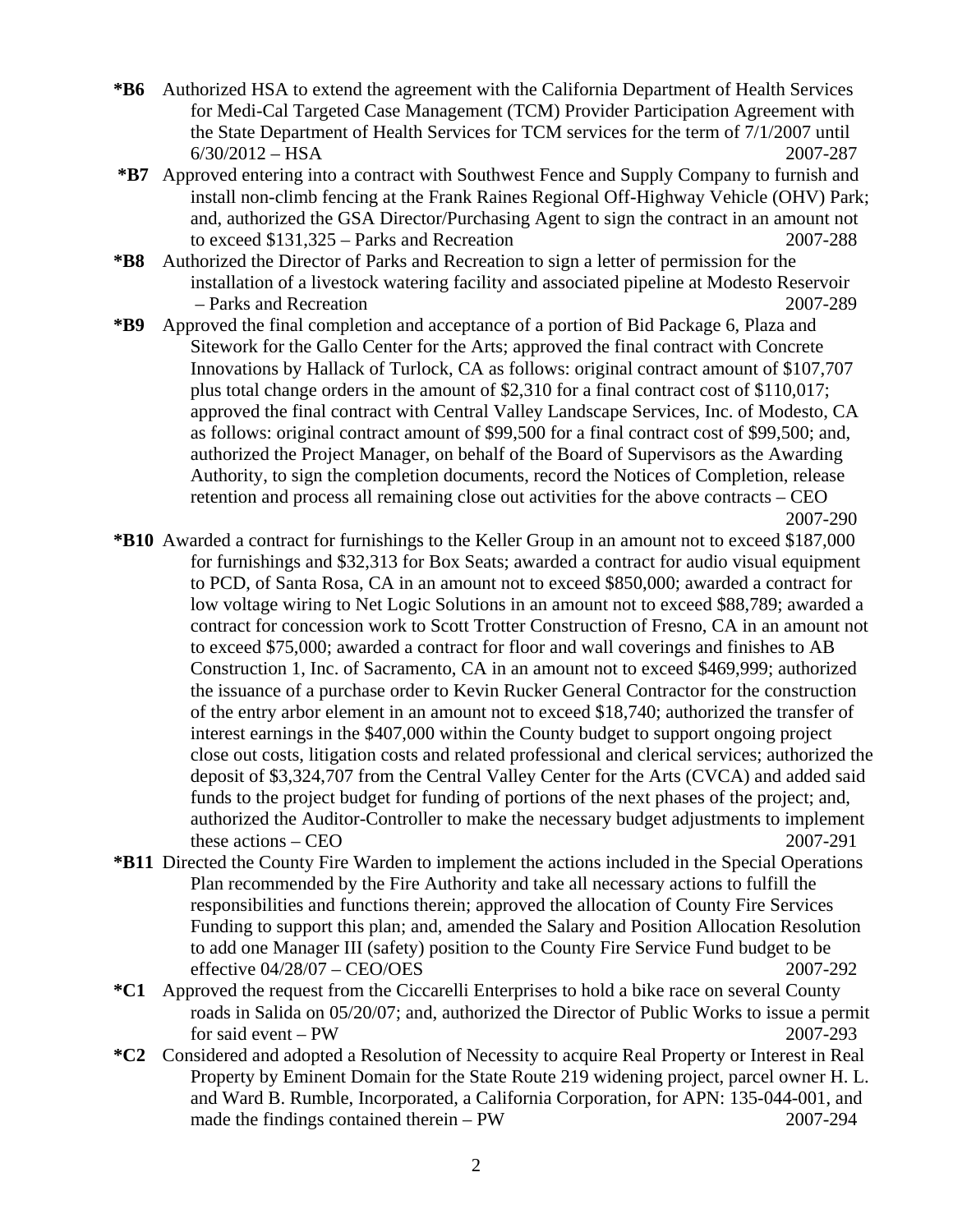- **\*C4** Considered and adopted a Resolution of Necessity to acquire Real Property or Interest in Real Property by Eminent Domain for the State Route 219 widening project, parcel owner John R. Regusci, et ux, for APN: 136-033-029, and made the findings contained therein – PW 2007-295
- **\*C5** Finds that all subdivision improvements for Hillsborough Estates Subdivision by the Subdivision Improvement Agreement, executed by California Associates Limited and the Stanislaus County Board of Supervisors on 6/5/01, have been constructed to the satisfaction of Stanislaus County; finds that said agreement was recorded on 6/6/01 as Document #2001-0060748-00, and filed with the Stanislaus County Clerk Recorder's Office; accepted all streets, avenues, courts, roads, and the storm drainage system within Hillsborough Estates Subdivision for maintenance by Stanislaus County; pursuant to §66499.7(a) of the Subdivision Map Act, authorized the release of Performance Bond #063SB103325111BCM, issued by Travelers Property Casualty, in the amount of \$749,500 for faithful performance of the Subdivision Improvement Agreement; pursuant to §66499.7(b) of the Subdivision Map Act, upon receipt of a Mechanic's Lien Guarantee, authorized the release of Labor and Materials Bond No. 063SB103325111BCM, issued by Travelers Property Casualty, in the amount of \$684,050 for payment of labor and materials; and, the Mechanic's Lien Guarantee must be dated a minimum of 61 days after the filing of the appropriate Notice of Completion, be in the amount of \$684,050, be prepared by a title company, be to the benefit of Stanislaus County; and state that there are no liens of record – PW 2007-296
- **\*C6** Adopted a resolution to summarily vacate lot 17 as offered for dedication to the public for storm drainage purposes in Volume 39 of Maps at page 67, recorded on 6/6/01, identified as Hillsborough Estates Subdivision; and, directed the Clerk to provide a certified copy of this resolution and Exhibit "A" and "B" to the Department of Public Works for recording – PW 2007-297
- **\*C7** Adopted plans and specifications for the Carver Road Realignment at Ladd Road Project; directed the Clerk of the Board to publish notice inviting bids for the project as required by law, and set 6/6/07, prior to 2:30 p.m., as the deadline for submission of bids; directed the Public Works Department staff to mail notice inviting bids to trade journals as required by law; and, directed the Auditor-Controller to increase appropriations in the project account by \$5,000, per the financial transaction sheet, to cover reproduction and advertisement costs associated with development of the project incurred during the design/bidding phase – PW M-64-G-1 2007-298
- **\*C8** Approved the purchase agreement for the subject acquisition; authorized the Chairman to execute the agreement; directed the Auditor-Controller to increase appropriations and estimated revenue for the PFF Left Turn Channelization Project by \$55,800 per the financial transaction sheet; and, directed the Auditor-Controller to issue a warrant in the amount of \$55,800 payable to Fidelity National Title Company for the purchase amount of \$54,300 and \$1,500 for escrow fees and title insurance – PW M-64-G-2 2007-299
- **\*C9** Adopted plans and specifications for the 2007 Rubberized Chip Seal Program; directed the Clerk of the Board to publish notice inviting bids for the project as required by law, and set 06/13/07, prior to 2:00 p.m., as the deadline for submission of bids; and, directed the Public Works Department staff to mail notice inviting bids to trade journals as required by  $law - PW$  2007-300
- **\*C10** Considered and adopted a resolution to authorized the Public Works Director to execute Program Supplement funding agreements on behalf of Stanislaus County for projects funded by the Federal Highway Administration (FHWA) and the California Department of Transportation (Caltrans) – PW 2007-301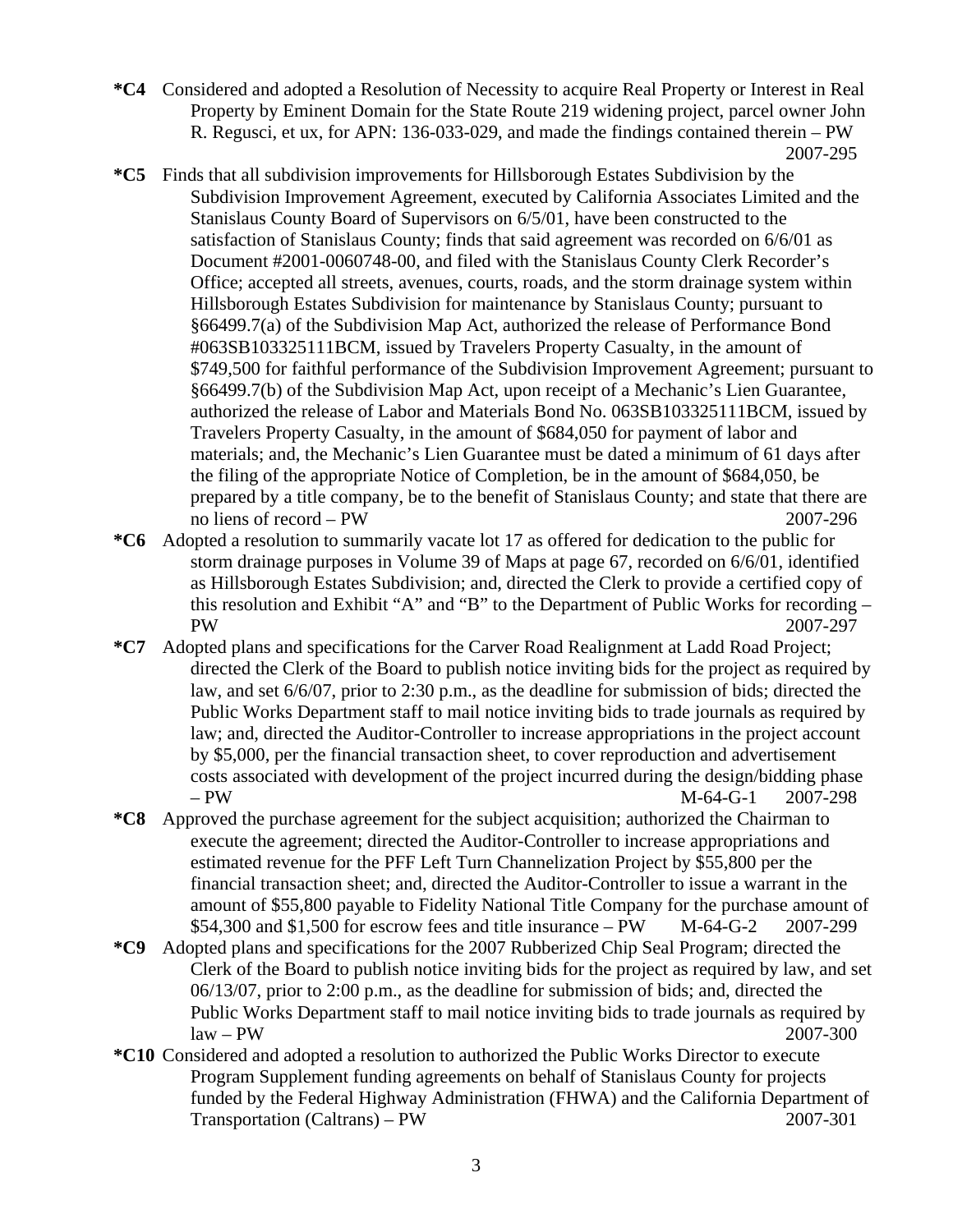- **\*C11** Approved the Master Agreement with the Department of Transportation (Caltrans) as the Administrating State Agency for Federal-aid projects; and, authorized the Chairman to sign the agreement – PW  $2007-302$
- **\*C12** Adopted plans and specifications for the Albers Road at Dusty Lane Intersection Project; directed the Clerk of the Board to publish notice inviting bids for the project as required by law, and set 06/06/07, prior to 2:00 P.M., as the deadline for submission of bids; directed the Public Works Department staff to mail notice inviting bids to trade journals as required by law; and, directed the Auditor-Controller to increase appropriations in the project account by \$5,000, per the financial transaction sheet, to cover reproduction and advertisement costs associated with development of the project incurred during the design/bidding phase – PW  $M-64-G-3$  2007-303
- **\*D1** Rescinded all or a portion of Williamson Act Contract #1969-0428 and 1971-0244 (Milton Road, north of Oakdale) and approved a new contract pursuant to Minor Lot Line Adjustment 2007-06 (VanVliet-Howell) and authorized the Planning Director to execute new contracts; finds the new contract or contracts would enforceably restrict the adjusted boundaries of the parcel for an initial term for at least as long as the unexpired term of the rescinded contract or contracts, but for not less than 10 years; finds there is no net decrease in the amount of the acreage restricted; in cases where two parcels involved in a lot line adjustment are both subject to contracts rescinded pursuant to this section, this finding will be satisfied if the aggregate acreage of the land restricted by the new contracts is at least as great as the aggregate acreage restricted by the rescinded contracts; finds at least 90 percent of the land under the former contract or contracts remains under the new contract or contracts; finds after the lot line adjustment, the parcels of land subject to contract will be large enough to sustain their agricultural use, as defined in §51222; finds the lot line adjustment would not compromise the long-term agricultural productivity of the parcel or other agricultural lands subject to a contract or contracts; finds the lot line adjustment is not likely to result in the removal of adjacent land from agricultural use; finds the lot line adjustment does not result in a greater number of developable parcels than existed prior to the adjustment, or an adjusted lot that is inconsistent with the general plan – Planning 2007-304

Grover/DeMartini (4-0)(Mayfield abstained**)\*C3** Considered and adopted a Resolution of Necessity to acquire Real Property or Interest in Real Property by Eminent Domain for the State Route 219 widening project, parcel owner Dolores Janet Zambruno, et al, for APN: 136-033-013, and made the findings contained therein – PW 2007-305

Grover/Mayfield unan. **D2** Approved Amendment No.1 to the Salida Community Plan Update and Specific Plan Processing Guidance Package and Cost Recovery Agreement; approved Amendment No.5 for the Goodwin Consulting Contract for Financial Services as defined in the attached scope of work, and authorized the Auditor to establish estimated revenues and appropriations in the amount of \$130,000; and, authorized the Director of Planning and Community Development to negotiate, sign and execute a contract with EMC Planning for Planning Services related to the Salida Community Plan Update as defined in the attached scope of work for an amount not to exceed \$371,155, and authorized the Auditor to establish estimated revenues and appropriations in the amount of \$371,155 – Planning 2007-306

Grover/DeMartini unan. **9:20 a.m. A**. Introduced and waived the first reading of Ordinance C.S. 986 to amend existing fees for the Coroner's Office in the Sheriff's Department ORD-55-B-2 2007-307

Grover/DeMartini unan. **9:20 a.m. B.** Introduced and waived the first reading of Ordinance C.S. 987 to establish fees relating to Vehicle Releases in the Sheriff's Department ORD-55-B-3 2007-308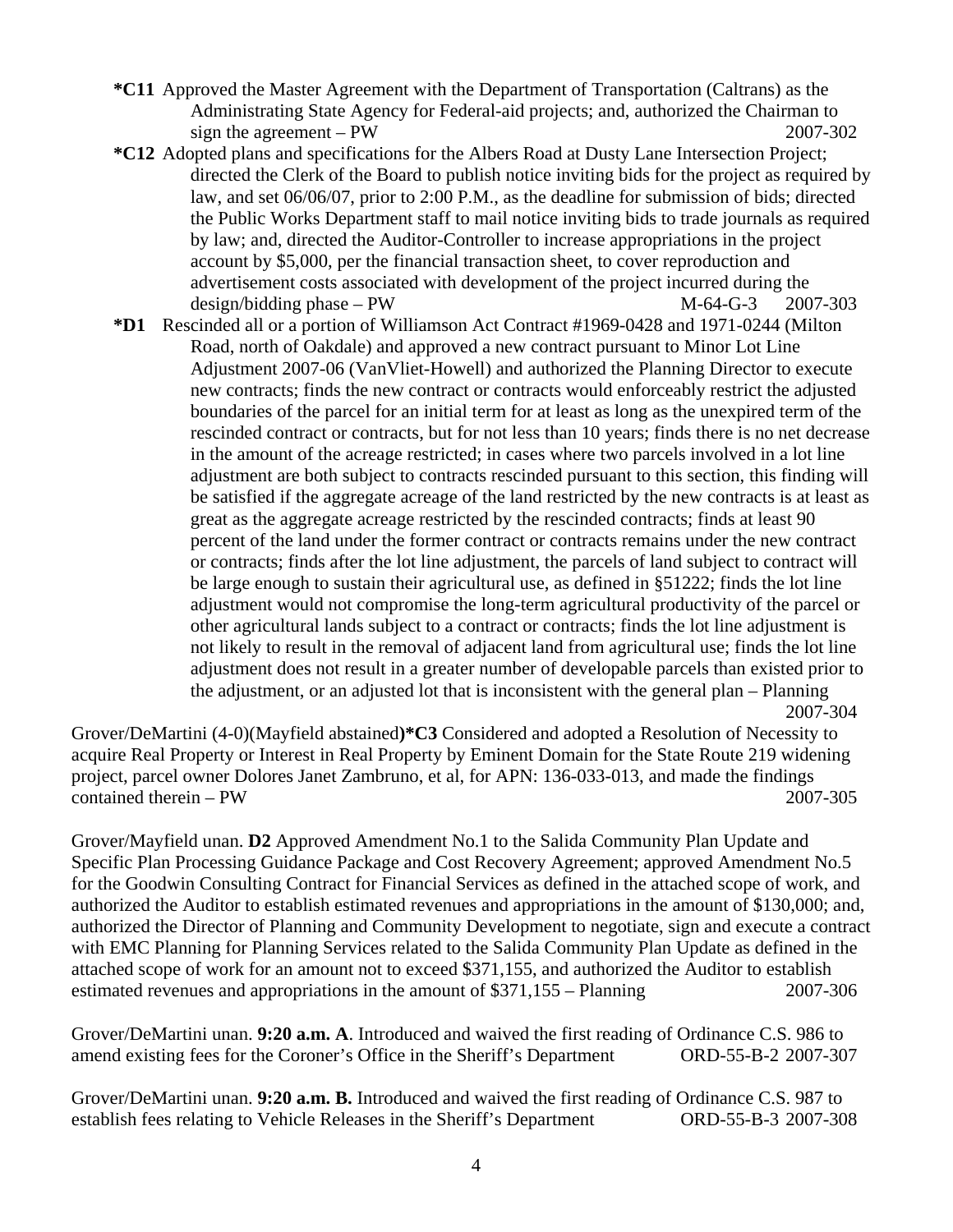Grover/DeMartini unan. **9:20 a.m. C.** Introduced and waived the first reading of Ordinance C.S. 988 to establish fees for the Jail Alternatives Program in the Sheriff's Department ORD-55-B-4 2007-309

Mayfield/DeMartini unan. **9:25 a.m. A** Introduced and waived the first reading of Ordinance C.S. 989 establishing fees relating to the areas of agricultural registration and notification and vertebrate pest control for the Department of Agriculture and Weights and Measures ORD-55-B-5 2007-310

Mayfield/DeMartini unan. **9:25 a.m. B** Introduced and waived the first reading of Ordinance C.S. 990 adding and increasing existing fees for the Department of Agricultural and Weights and Measures ORD-55-B-6 2007-311 Mayfield/DeMartini unan. **9:25 a.m. C** Introduced and waived the first reading of Ordinance C.S. 991 amending Chapter 9.82 "Applied Labor Rate" of the Stanislaus County Code based on commercial and non-commercial device testing fees for the Department of Agriculture and Weights and Measures ORD-55-B-7 2007-312 Mayfield/Grover (4-0)(DeMartini abstained) **9:30 a.m.** Based upon the staff report, comments by staff and testimony received at the public hearing, the Board denied the appeal of the Planning Commission's decision of denial thereby denying Tentative Parcel Map Application #2006-47 and Variance Application #2006-04, Grewal Parcel Map – Planning 2007-313

## **Recessed at 10:27 a.m.**

## **Reconvened at 10:37 a.m.**

Grover/Mayfield unan. **9:35 a.m.** Conducted a public hearing pursuant to §1442.5 of the Health and Safety Code; approved the negotiation and sale of Stanislaus Behavioral Health Center (SBHC), including the operations, real property, improvements and equipment, and potential service level changes for County-operated acute psychiatric inpatient services; authorized the CEO, Director of BHRS and all other officers, employees and agents of the County to take all actions necessary to implement the recommendations; adopted a resolution of intention to consider proposals for the sale of SBHC property and operations pursuant to Government Code §25515; authorized staff to issue a RFP for the sale of SBHC property and operations pursuant to Government Code §25515; directed staff to request a finding of General Plan Consistency regarding the sale of SBHC, from the City of Modesto Planning Commission; authorized staff to receive proposals by no later than 06/26/07 at 2:00 p.m., and to open and review the proposals; directed staff to return to the Board on 7/10/07 with recommendations concerning the proposals received; finds that the proposed transfer of SBHC property is exempt from CEQA pursuant to California Code of Regulations §15312 – sale of county property without significant value for wildlife habitat or other environmental purposes; and, finds that the proposed sale of the property will result in economic benefits to the county – CEO 2007-314

**Corr 1** Referred to the DER, Department of Parks and Recreation and the Fish and Wildlife Committee, a notice from the California State Department of Fish and Game requesting proposals for projects that benefit sport fish populations, sport fish opportunities or anglers within the Bay-Delta Sport Fishing Enhancement Stamp Program geographic range.

**Corr 2** Referred to the Sheriff, Chief Probation Officer, BHRS, HSA and the DER, a letter from the State Department of Corrections Standards Authority requesting input on the review of the Minimum Standards for Local Adult Detention Facilities in Titles 15 and 24 of the California Code of Regulations.